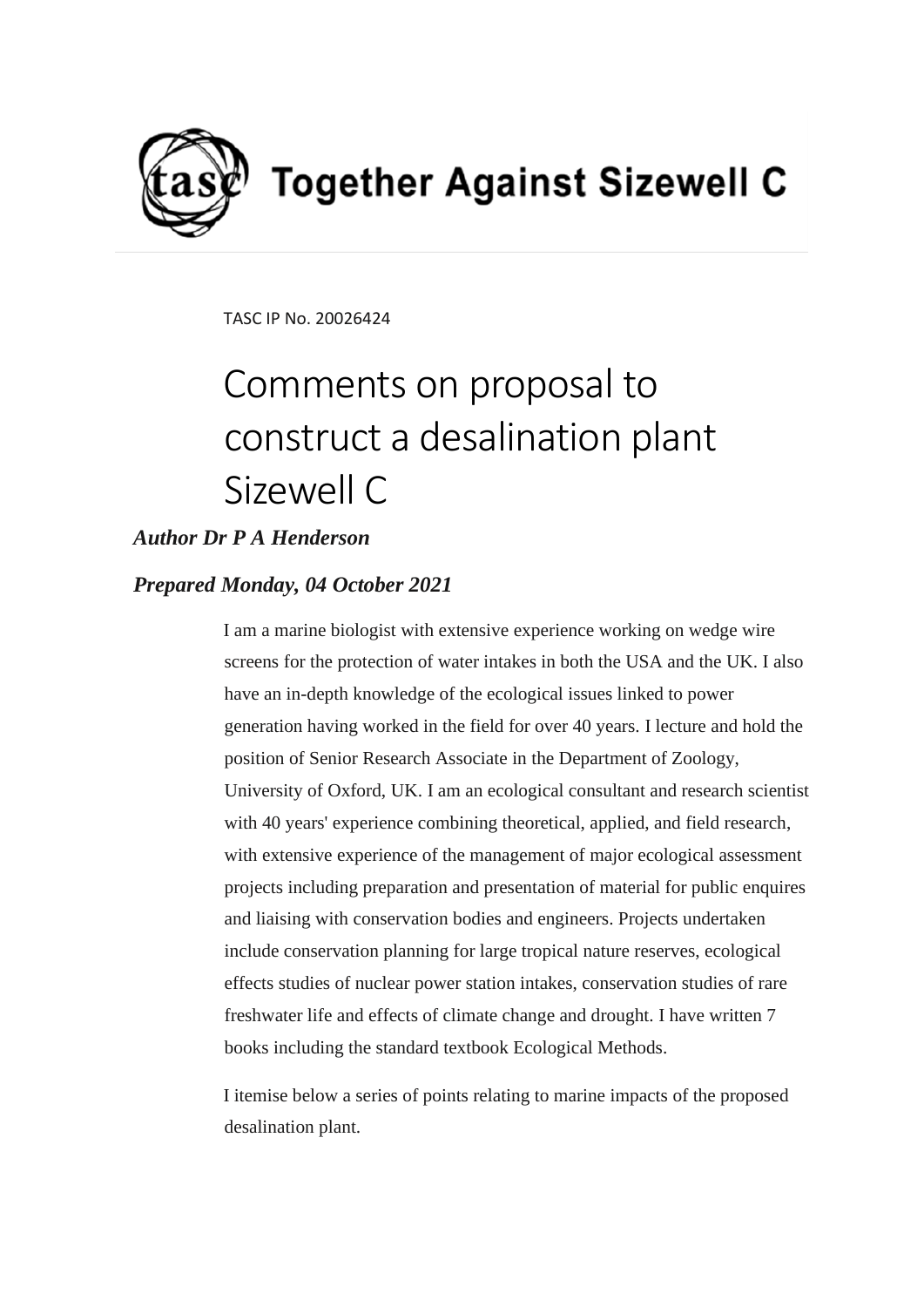#### **1. The efficiency of wedge wire screens.**

Wedge wire screens are only protective to marine life if they are not fouled. This is because fouling creates velocity hot spots and small organisms and young fish will be killed if they are drawn against the screen in these hot spots. We are told that they will use air burst anti fouling. However, there are no details of how this will be operated and maintained. Fouling will occur without good anti fouling procedures; far more information is required. I suspect they will have difficulty maintaining air burst cleaning away from the shore and it may be at best only partially effective for the reasons I describe below.

Wedge-wire screens have a proven ability to reduce both impingement and entrainment mortality at low volume intakes (to  $2.5 \text{ m}^3\text{s}^{-1}$ ). Their effectiveness is related to (1) the slot width, (2) through-slot velocity, (3) existence and strength of ambient cross flow to carry organisms away from the screen, (4) the amount of biofouling and (5) the amount of ambient debris. As will be discussed below, the effectiveness of wedge-wire screens is linked to water velocity across the screen.

Wedge-wire screens with slot widths of 5 to 10 mm have been used to effectively eliminate impingement at freshwater cooling water intakes. They have rarely been used at marine or estuarine facilities, probably because of fears that biofouling and screen blockage would lead to operational problems. Small-scale trials of Johnson wedge-wire screens at Fawley in the 1980s showed that standard steel wedge-wire screens developed a fouling community (Bamber and Turnpenny, 1986). Even a Johnson 715 alloy (70% Cu: 30% Ni) screen that leached copper and thus poisoned organisms that had settled experienced some fouling.

It is clear that the reductions in impingement and entrainment possible using wedge-wire screens will be determined primarily by the slot width, the water velocity across the screen and the mix of species present at the particular locality. In marine locations the problem is that 2 mm slot widths which will greatly reduce entrainment losses of early fish life-stages when clean, are highly vulnerable to fouling. Trials in the USA show that for good protection,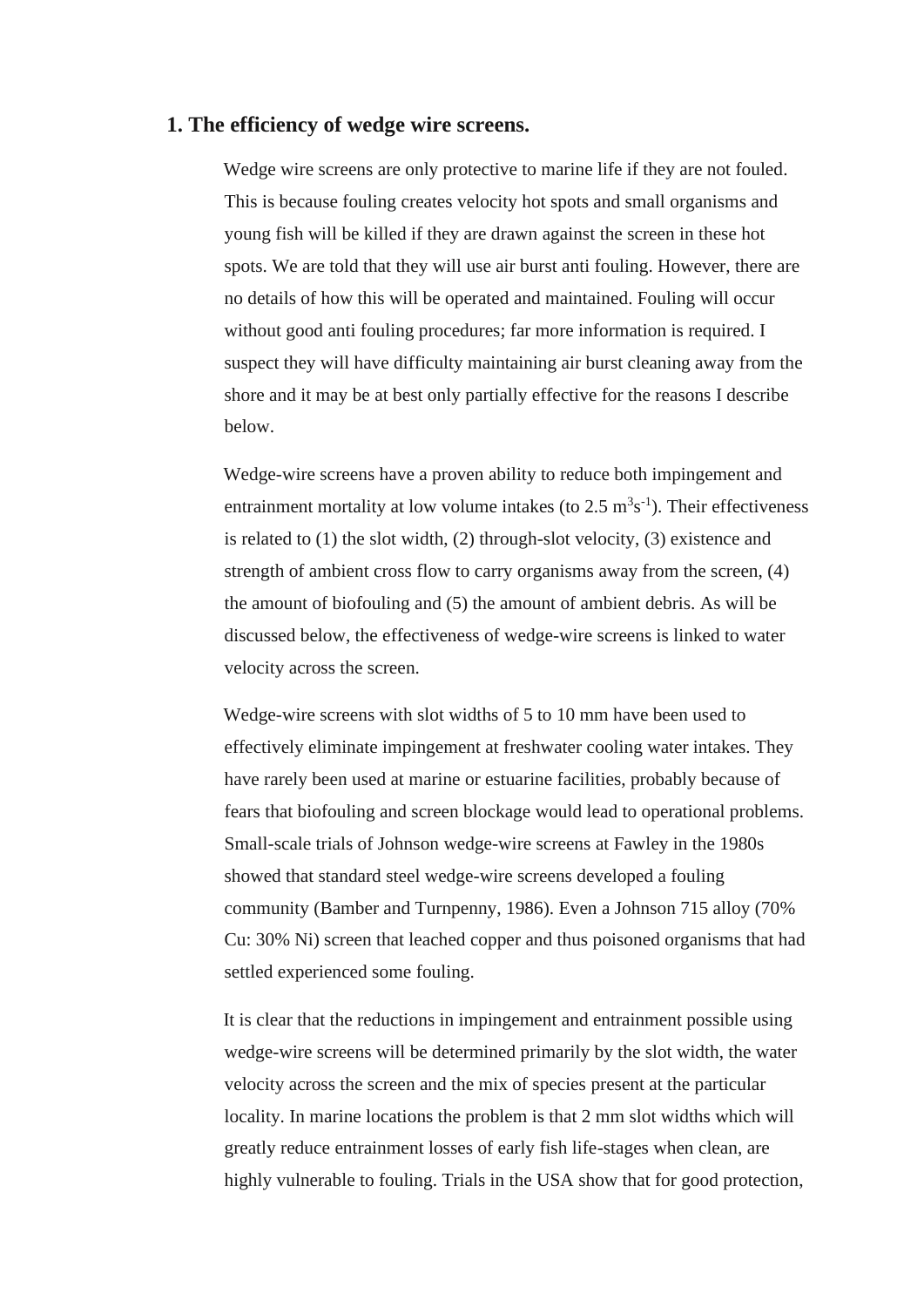across screen velocities of 0.25 feet per second (fps) which is about 0.3 ms-1 are required. These are quickly exceeded when fouling occurs. This risk is clearly noted in the Design Criteria for Fish Screens in Virginia Gowan & Garman (1999) where on page 32 it states: "*Screens partially clogged with debris have hot spots where through-screen velocity exceeds approach velocity criteria."*

Reduction of the filtering area could occur if (1) there were high levels of debris in the water, e.g. seaweed, blocking the screens that were not efficiently removed by airburst cleaning, or if (2) biofouling occurred. Biofouling is the process by which a community of organisms gradually grow on the surface of the screen leading to the blocking of the mesh. Either possibility would lead to an increased in through-screen velocities. This is because as the biofouling blocks the slots the water must pass across a reduced cross-sectional area. If the volume of water pumped is to remain constant, the velocity must inevitably increase. I consider the possibility for increased through-screen velocity as a result of biofouling to be a very significant concern.

Biofouling is a constant threat to the functioning of screens and must always be considered. To quote from the EPRI (1999) report on Fish Protection at Cooling Water Intakes TR-114013:

"*From an engineering viewpoint, a primary concern with coarse or finemesh cylindrical wedge-wire screens at many projects is the ability to prevent or control biofouling. Biofouling of interior surfaces by organisms such as mussels, barnacles, bryozoans and zebra mussels is particularly problematic since these surfaces are not easily accessible for manual cleaning by divers.*"

All waters hold potential fouling organisms. For many filter feeding species, filter screens, with their steady gentle flow, are an ideal habitat. Occasional airbursts to clean the screens is unlikely to be effective against biofouling, however, because these organisms, unlike dead material such as leaves, are adapted to attach very firmly to the material. Further, the young stages can settle and grow inside the intake screens and air-burst is designed to remove material from the outer surface of the screen. It has also been found that airburst will not clean all the surfaces of a wedge wire screen. For example,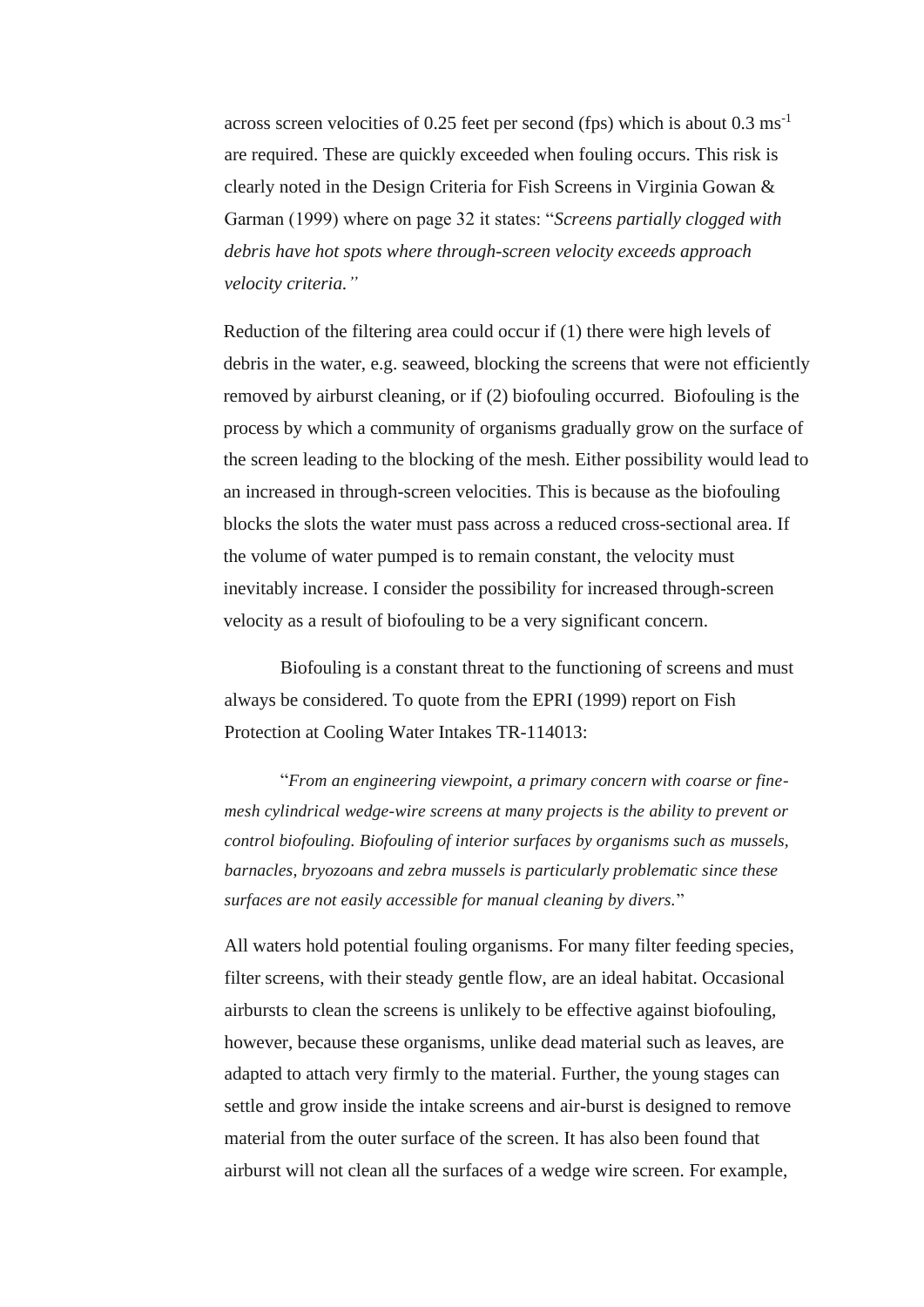the Evaluation of Delta Wetlands Proposed Fish Screens, Siphons and Pumping Stations report, produced for Dept. Water Resources, California, December 2001 states that:

"*The periodic burst of air can lift debris if there is a strong sweeping flow to carry away debris, but it does not replace periodic manual brush cleanings by divers. The advantage of this type of screen is that the screens are quite durable, if protected from heavy river debris, and do not have moving parts. The disadvantage is that the air cleaning is only marginally effective at cleaning the debris from the underside of the screens."*

Biofouling can be reduced if the screens are constructed from coppercontaining alloys rather than stainless steel. In the Great Lakes, for example, where zebra mussels are a problem, a cupro-nickel alloy has been used. There is nothing in documentation to suggest whether the screens would be made of an alloy effective for repelling organisms. Moreover, in the event that a copper-nickel alloy were used, this would inevitably result in the leaching of small amounts of copper into the environment. The possible impacts of heavy metal leaching from such screens would be another impact to consider.

For wedge wire screens to be effective, there must be a sweep velocity greater than the through-screen velocity along the surface in order to carry debris and animals past the screen. The need for a sufficiently high sweep velocity is made clear in the EPRI (1999) report on Fish Protection at Cooling Water Intakes TR-114013:

"*Another factor that may limit application of wedge-wire screens in some environments is the lack of ambient currents to sweep organisms past the screen and carry backwashed debris away. This is an important requirement of this technology. Therefore, it may not be practicable to consider in water bodies without at least a low velocity cross-current.*"

I have not read of a tidal velocity analysis undertaken to allow the view that the sweep velocity will be sufficiently high to allow the wedge wire screens to function as required.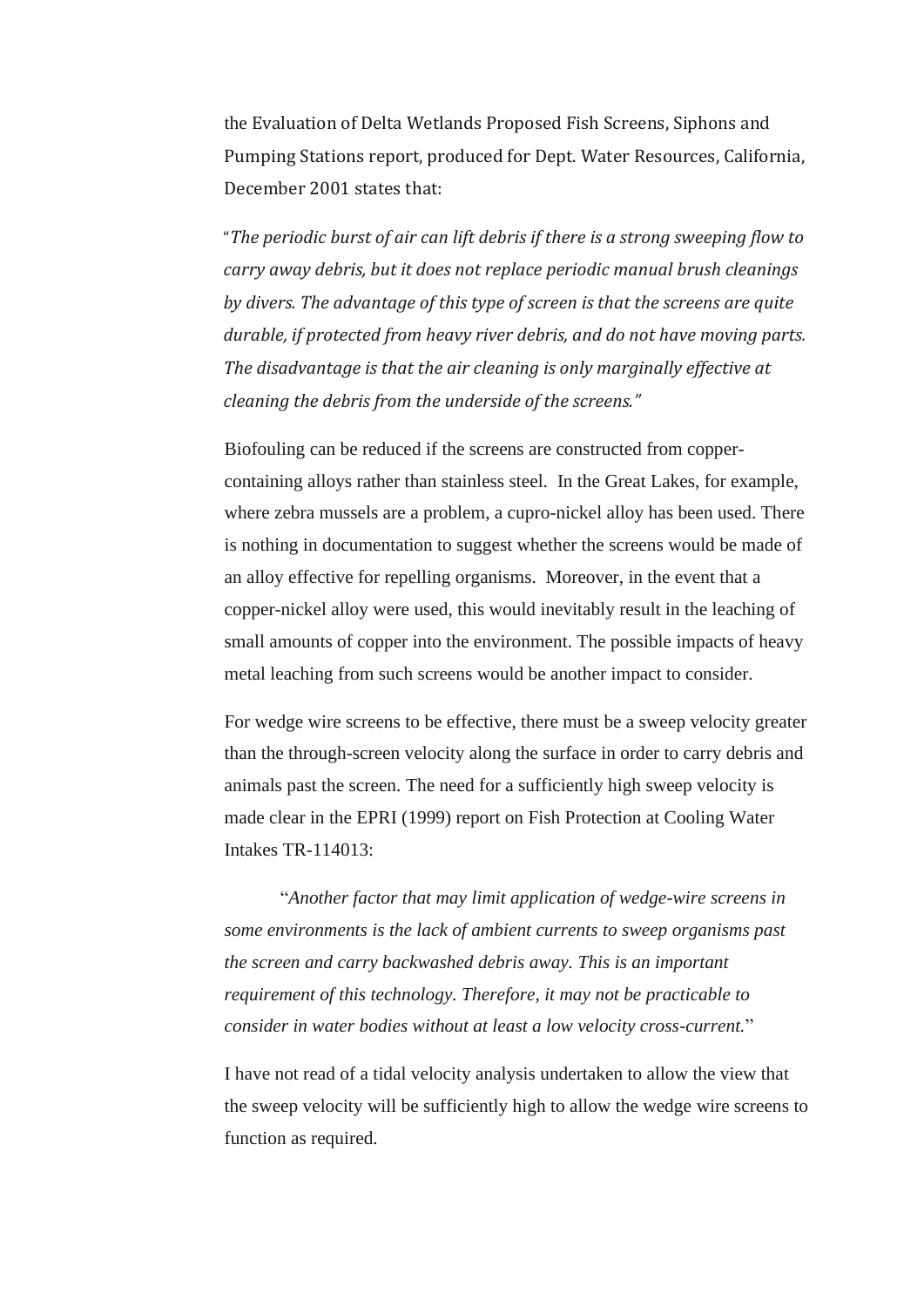#### **2. Chlorination**

The intake pipe would inevitably foul without anti fouling procedures. The normal method on intakes is continuous low-level chlorination. This is not proposed. Periodic shock chlorination, as proposed, will use a far higher and highly toxic dose of chlorine to kill organisms living along the pipe work. What will happen to this chlorinated water? Will it be discharged to the sea? If so, what impact will it have on sea life?

### **3. The impact of brine discharge**

Desalination produces a brine solution which they propose to discharge to sea. The problem is that high salinity water is denser than sea water and will flow along the seabed killing the benthic flora and fauna. They claim that by rapid mixing with the receiving waters they reduce the impact. However, it is very difficult to fully mix waters of differing density and we are given no details of the design or efficiency of these diffusers. The normal approach is to look at various designs and then undertake modelling to show the distribution of high salinity water. They have not done this work, or have not reported upon it. The proposal is quite unacceptable without a full study. There are specialist software programmes that do this modelling.

The ability to mix waters also depends on the temperature differential between the discharge and the receiving water. We are told the discharge will be at ambient temperature so no problem. But, is this air or sea ambient? On the East coast there can be a huge difference as anyone who swims regularly can testify. There is a hint in the text that they also do not believe the brine discharge will mix well. They state that the intake and outfalls would be… "*sufficient distance for the intake to minimise re-entrainment of the brine water.*"

A final point of clarification is required. They describe the passive wedge wire screen as having a "2 mm mesh size". I think they mean a 2 mm slot width as wedge wire screens are made with strips of metal and not a square 2mm mesh.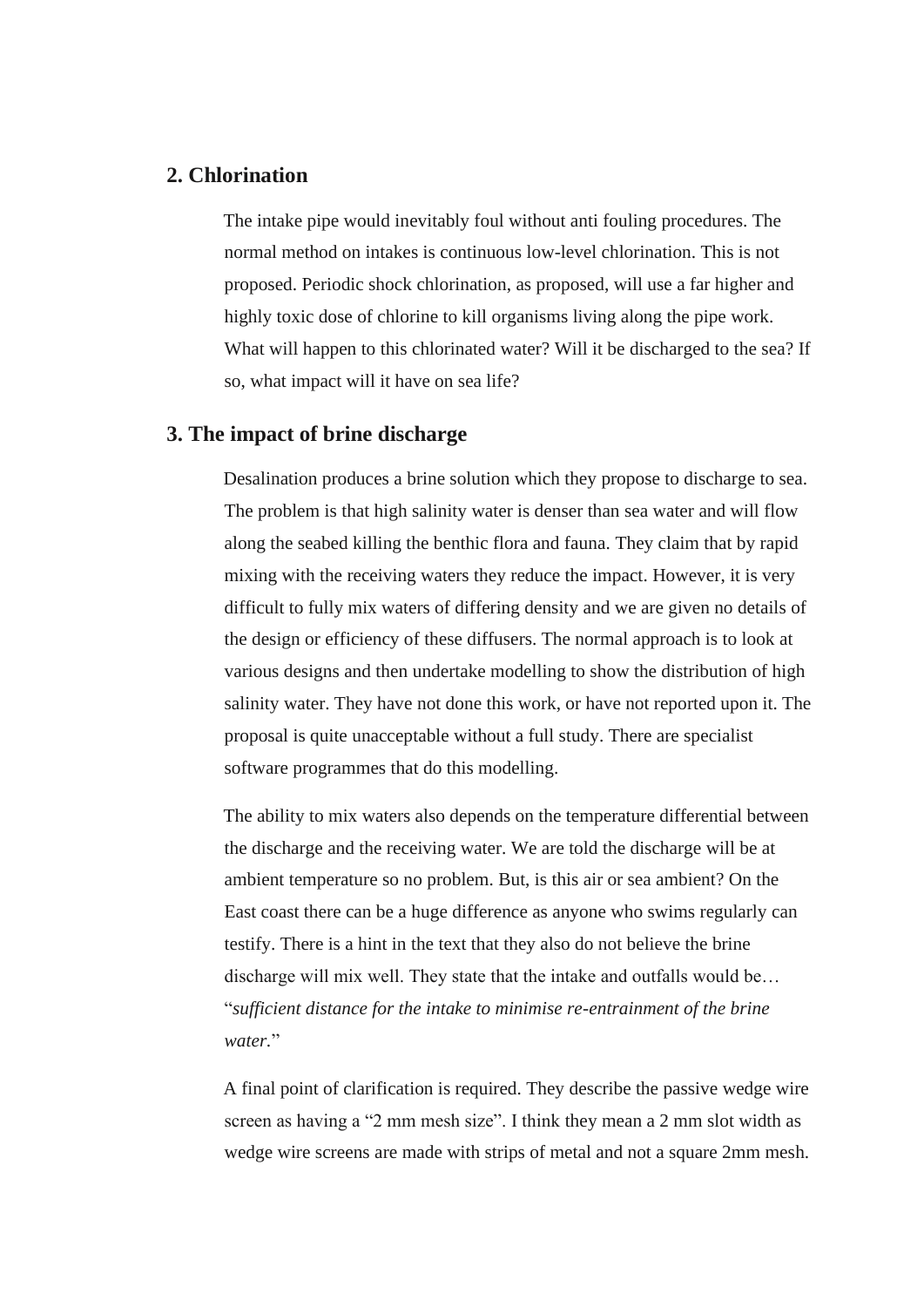At the ISH regarding the proposal for a temporary desalination plant on  $5<sup>th</sup>$ October 2021, I asked the following questions setting out matters that appear to be absent from the Applicant's documentation but need to be clarified to enable an informed opinion to be made on these proposals:-

- 1. Noting that a 2 mm wedge wire screen will only be protective for marine life if it does not become fouled and develop velocity hot spots, how will the air burst system to clear passive debris off the screen surface be activated?
- 2. Air-burst creates noise- has the impact on marine life been assessed?
- 3. Because air burst cleaning cannot remove living organisms such as mussels and barnacles, biofouling organisms will be removed by shock chlorination. This is short-term chlorination at a high concentration which quickly kills marine life. (A) What chlorine concentration will be used? (B) What will happen to the toxic chlorinated water? (C) What is the chlorine source? I note that there is no mention of the installation of an electro-chlorination plant? (D) If chlorine is to be transported to site has the movement of a dangerous chemical by road been assessed?
- 4. The brine discharge is stated as being at ambient temperature. Is this air ambient or water ambient? At some times of the year these temperatures can be quite different. This is important because the CORMIX modelling was undertaken assuming no temperature differential eg water ambient. Water of different temperatures are difficult to mix so temperature differentials are important when considering whether the diffusers will successfully mix the brine with the receiving water.
- 5. 2 mm wedge wire screens are rarely deployed as a mitigation measure in fully marine environments because they are so vulnerable to fouling and becoming blocked. Council for EFD incorrectly asserted that the cylindrical wedge wire